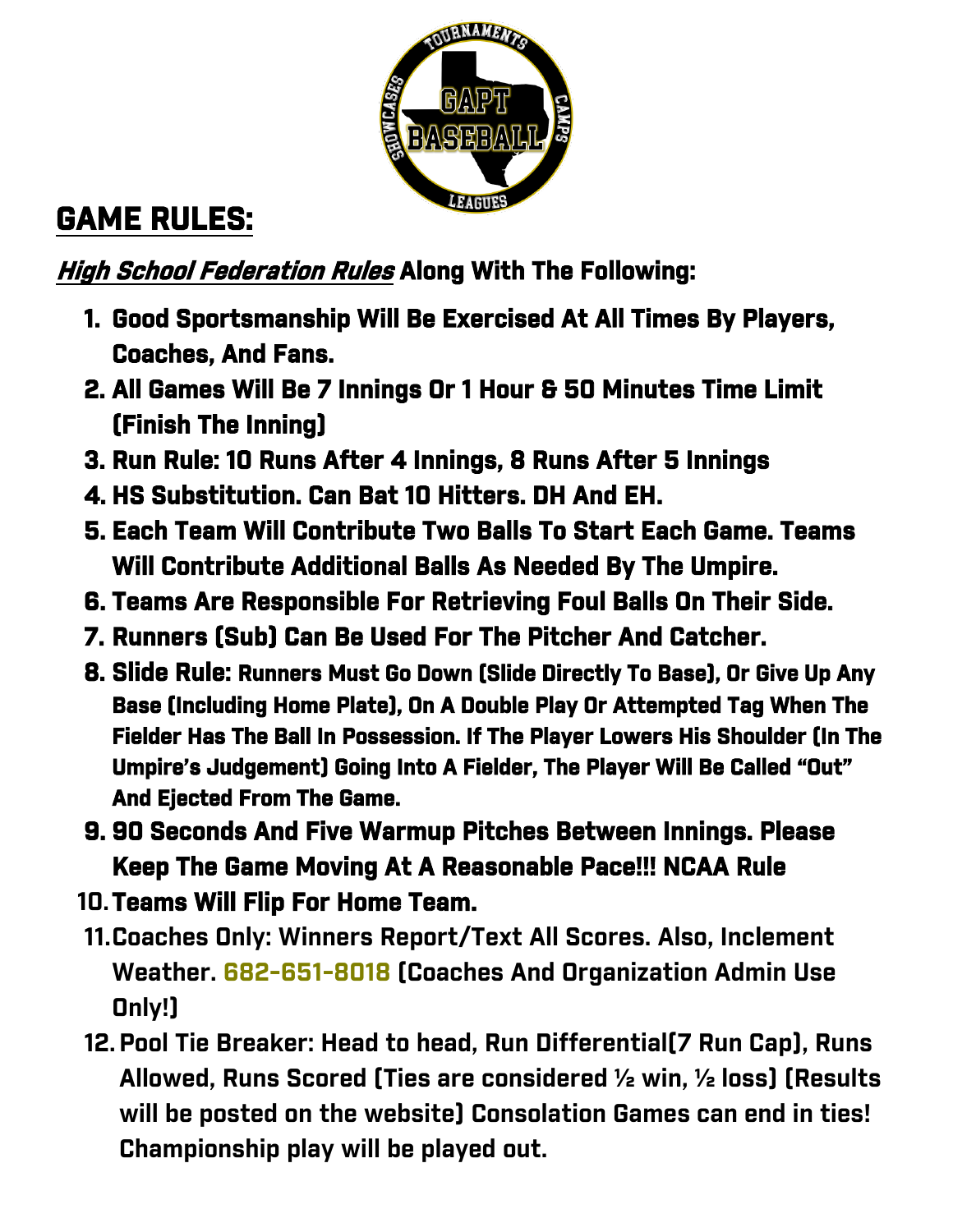# **General Stadium/Field Rules:**

#### **Concessions:**

**Some Venues Have Concessions And Will Not Allow In Outside Food In! If Concessions Are Unavailable Then Outside Coolers Will Be Allowed.**

#### **Dugouts:**

**Clean Dugouts After Your Games And All Trash Picked Up.** 

**No Seeds Or Tobacco At Fields!! (See Next Page!)**

#### **Turf Fields/Mounds:**

**No Metal Spikes On Any Turf Fields & Mounds At Any Field! (See Next Page!)**

### **Inclement Weather:**

**Refunds Due Inclement Weather Is Up To The Discretion Of The Tournament Staff (3 Game Guarantee). All Updates Will Be Posted On The Tournament Website/GAPT Twitter And Text Messages Will Be Send Out.**

## **Parking:**

**Parking must be in designated parking spots with lines. Do not park on any grass areas or drive over/"hop" any curbs to park your vehicle. Your vehicle maybe subject to being towed from the venue. Railroader Stadium parking is the S.E. Parking lot. Do not park in the administration side "3B side", loading zone areas, grass areas or outfield areas. Please be aware of foul balls, GAPT Tournaments and venues are not responsible for any damages to vehicles. Godley HS parking is behind the football stadium NOT by the school.**